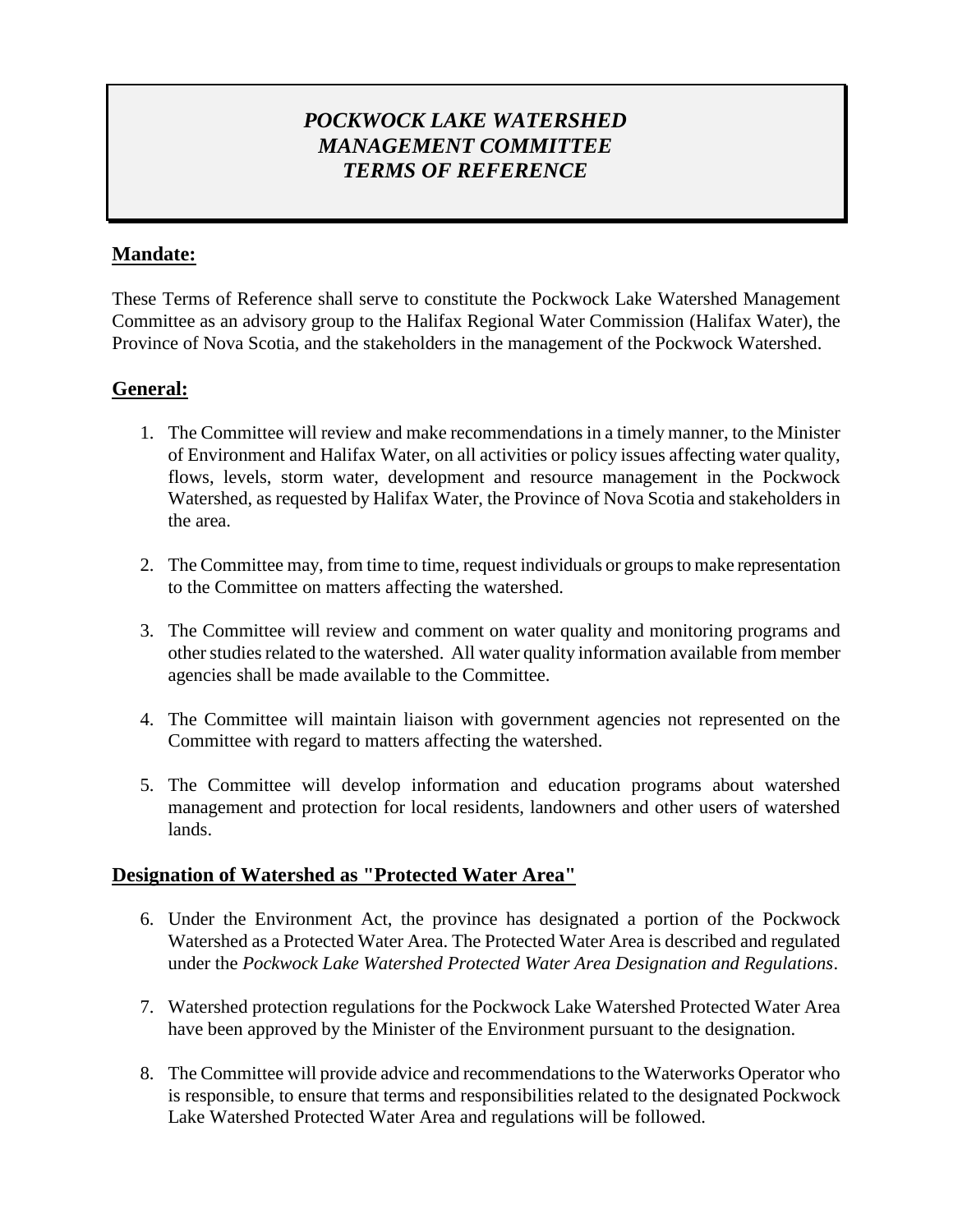#### **Membership and Meetings:**

- 9. The Committee shall be comprised of representatives from:
	- (2) Nova Scotia Department of Natural Resources
	- (1) Municipality of East Hants
	- (2) Halifax Water
	- (1) Mount Uniacke Community Representative
	- (2) Nova Scotia Environment
- 10. Community representatives serving on the committee will serve a two year term. It is recommended that all other agencies of the committee serve a minimum two year term.
- 11. Upon expiration of terms, for members representing identifiable groups or organizations, that member will be asked by the Committee to have their organization nominate a member for the subsequent term. Where that is not possible, Halifax Water will contact the organization to request an appointment. For members not representing an identifiable organization; Halifax Water to write all landowners in the area of interest affected by the Pockwock Lake Watershed seeking volunteers for the Committee. If new volunteers come forward, the Committee will seek non-professional membership through a balloting process.
- 12. The Chair and Vice-Chair of the Committee shall be appointed by the membership at the meeting closest to April  $1<sup>st</sup>$ .
- 13. Bodies appointing representatives may send an alternate. Alternates may attend all meetings as observers and may vote when the appointed representative is absent.
- 14. Administrative support shall be provided by Halifax Water.
- 15. The Committee shall endeavor to conduct business by consensus, but should voting be necessary, all motions will require support from a majority of the members present. Five voting members will constitute a quorum. In the event there is not a quorum, an Information Meeting will be held.
- 16. The Committee shall meet as necessary, but no less than two times a year. Generally in the spring and fall.
- 17. The Committee shall be empowered to amend its Terms of Reference by motion, with the approval of the Waterworks Operator.
- 18. The Committee shall prepare an annual report of its activities to be distributed to all bodies represented on the Committee, and to other interested parties.
- 19. The Chair shall act as spokesperson.